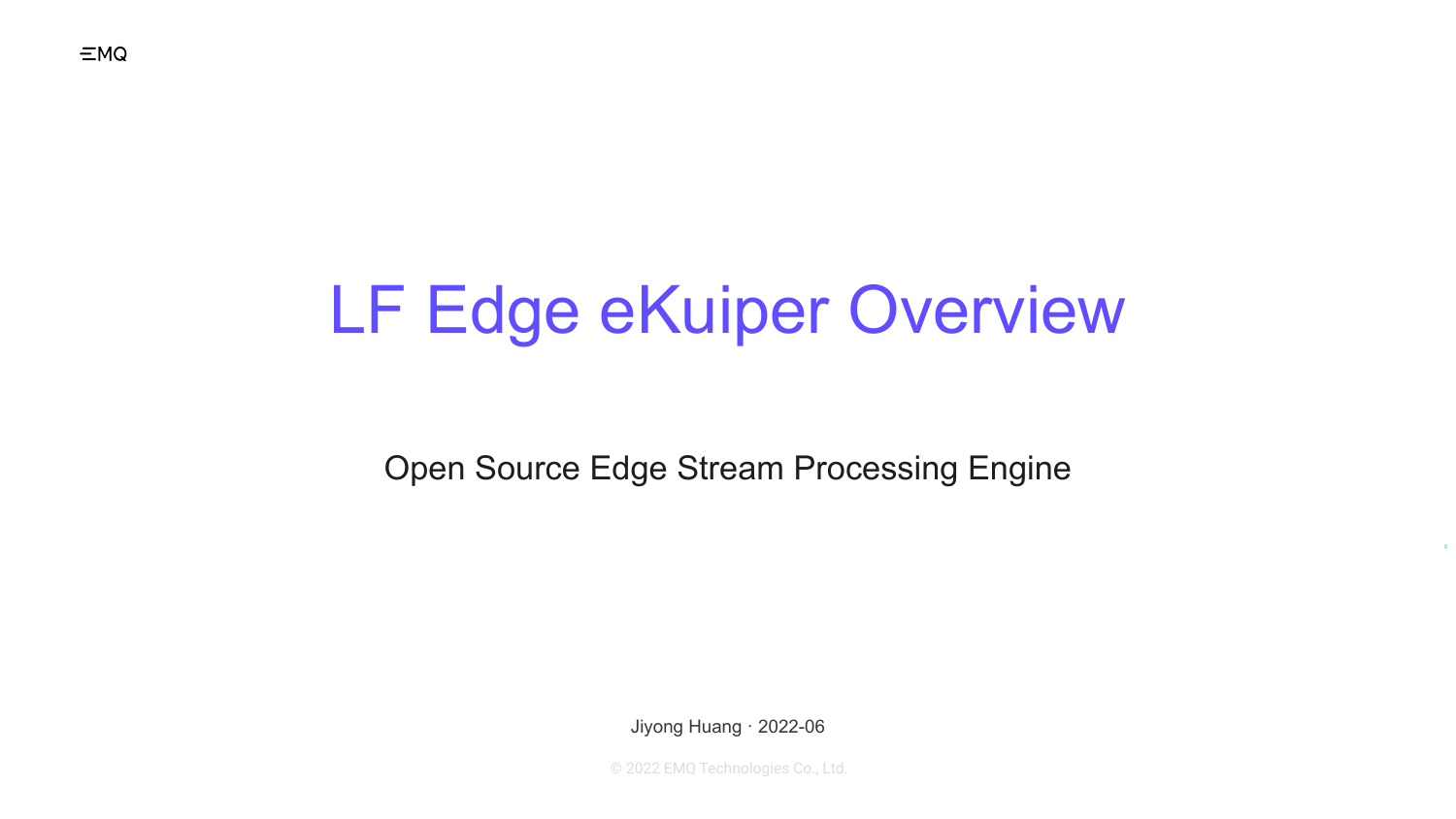

## What is eKuiper

LF Edge Stage 1 Project Low latency, More data security, Less bandwidth usage



### **Lightweight**:

10 MB footprint, small enough to run on edge gateway or even edge devices

#### **Fast**:

ecologies and algorithms @ 2022 EMQ Technologies Co., Ltd. Highly extensible, easily adaptable to external

Processing just near the data source: low latency general-purpose computing, large throughput Supports 11K TPS on Raspberry Pi 3B+; simultaneous computation of multiple rules can support more than 50K times of calculation per second

#### **Integration**:

connecting the various protocols of the North and South Bridges

### **Evolvable**: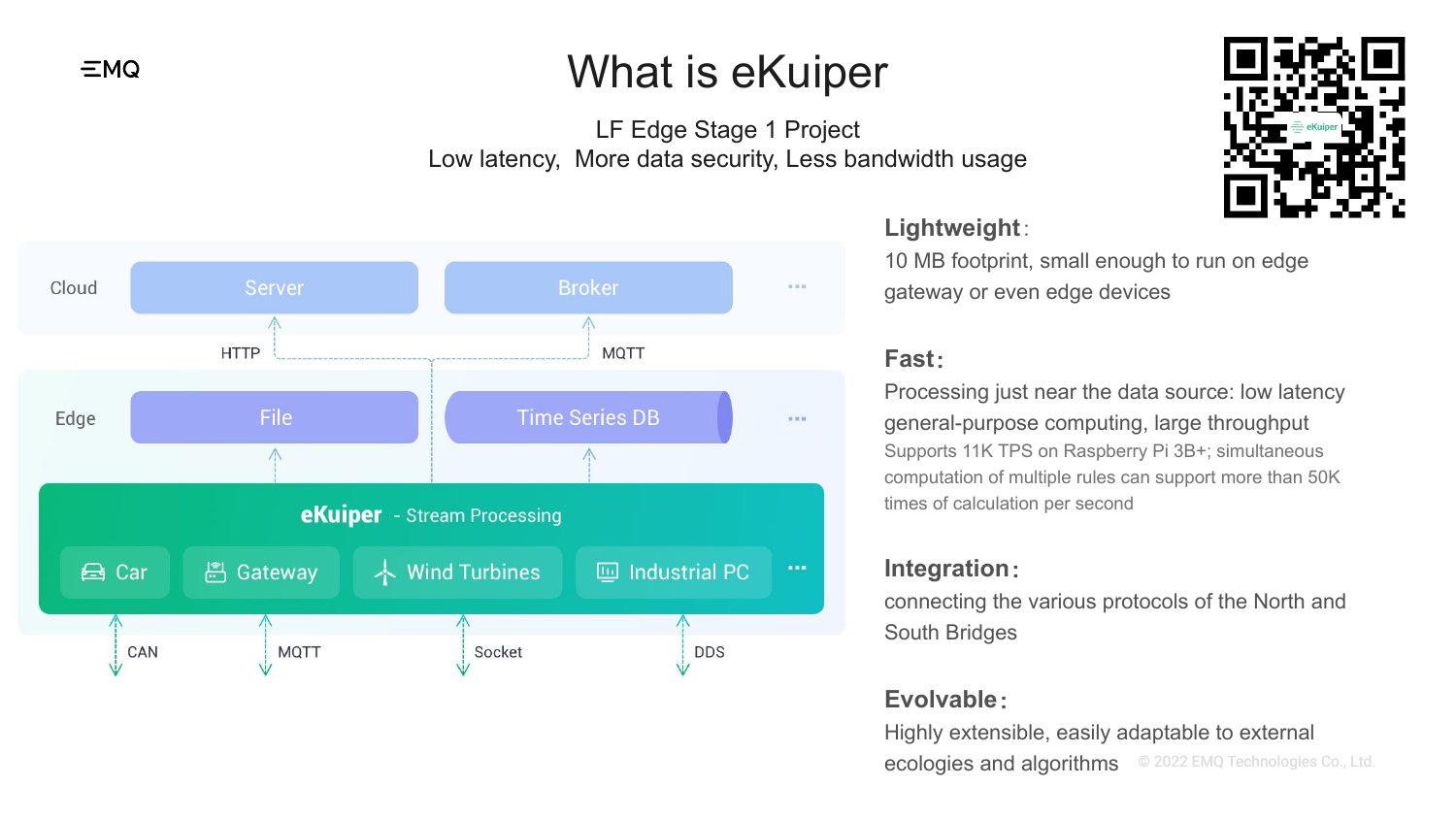© 2022 EMQ Technologies Co., Ltd.



### Features





#### $\equiv$ MQ



#### SQL based analytics

Declarative SQL instead of imperative coding Standard SQL with multi-stream JOIN operation support, 60+ built-in functions including math, character processing and encoding; 5 types of time windows support

#### Rich Ecosystem

Built-in source & sink support for MQTT, EdgeX Foundry, Http etc. Deploy cross CPU and OS

| <u>estas p</u> |  |
|----------------|--|
|                |  |

#### AI & Extension

Allow to extend source, sink and UDF with mutliple languages.

Integrate machine learning algorithms and run against streaming data

#### Cloud Native Deployment

Integrate with K3S, Beatyl, KubeEdge and OpenYurt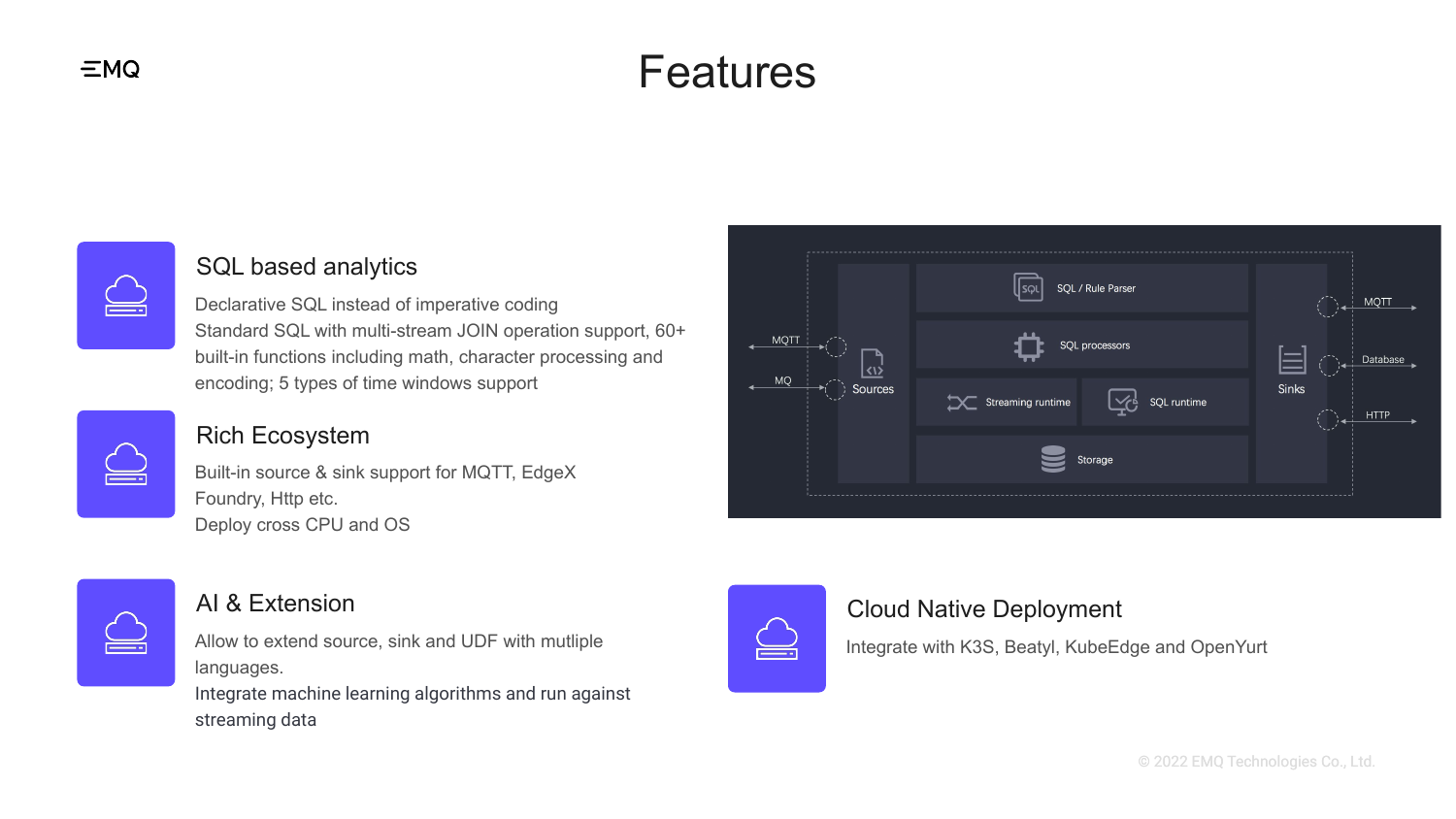## Quick Start

Take Docker as an example, access the MQTT data stream, calculate the average temperature value every 10 seconds, and send the result to the result MQTT topic



Take docker as an example. Also supports binaries, k8s etc.

Create the stream

By REST or CLI



By REST or CLI

```
docker run -p 9081:9081 -d --name kuiper -e 
MQTT_SOURCE__DEFAULT__SERVER="tcp://broker.emqx.io:1883"
```
lfedge/ekuiper:1.5-slim

```
create stream demo () WITH (FORMAT="JSON", DATASOURCE="inputTo
```
pic", SHARED="true")

{ }

```
 "sql": "SELECT avg(temperature) as 
avgTemperature FROM demo GROUP BY TumblingWindow(ss,10)",
     "actions": [{"mqtt": {"server":
"tcp://broker.emqx.io:1883", "topic": "result"}}]
```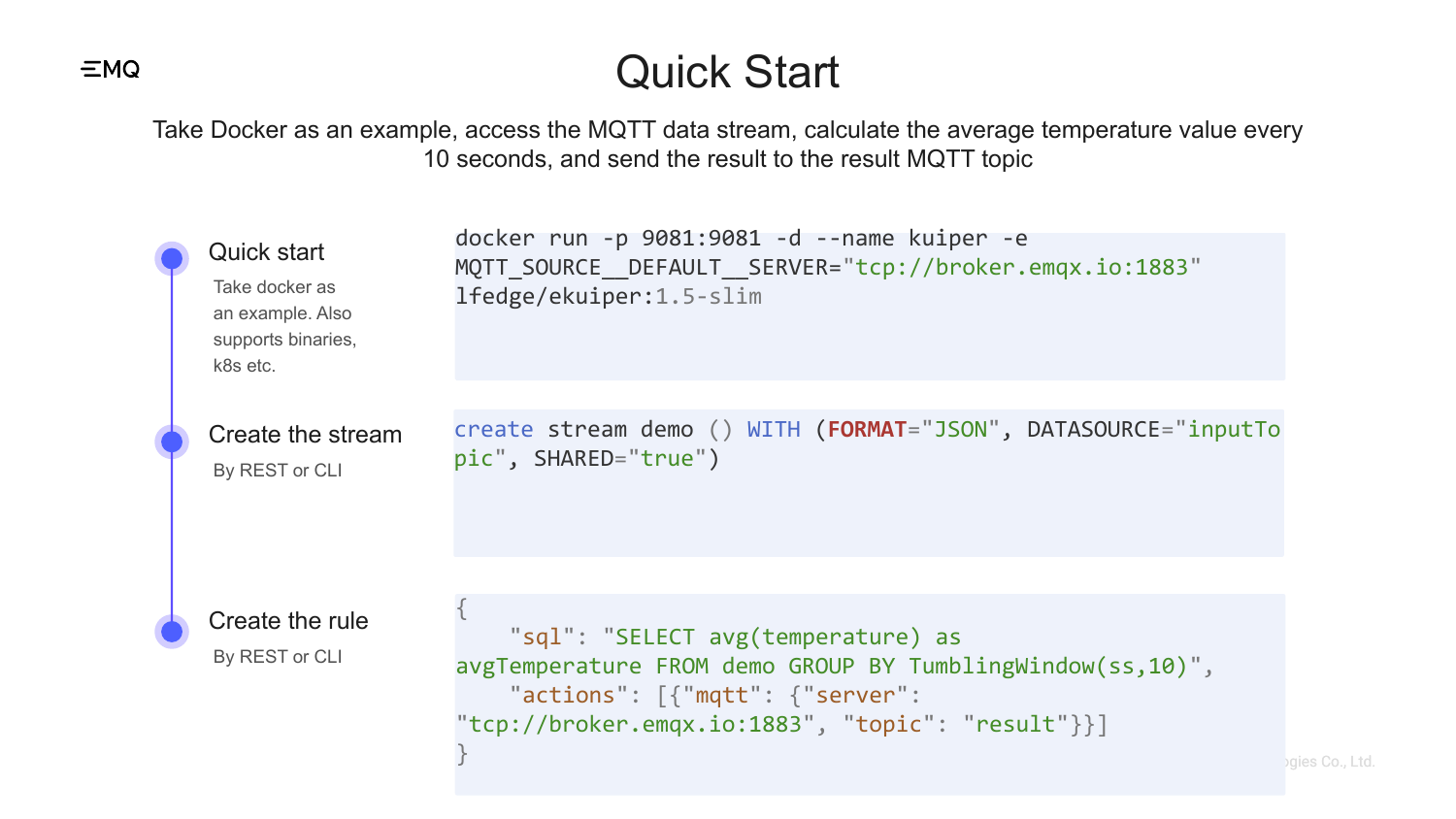© 2022 EMQ Technologies Co., Ltd.

## Usage Scenarios

Application areas: manufacturing, automotive networking, oil, power, etc.

Aggregate analysis based on time windows, such as statistical sums by time period

#### $\equiv$ MQ

#### Data Transformation

Data cleaning, heterogeneous data normalization, data format conversion, etc.

#### Real-time Aggregation

#### Filter and alert

Filter data or trigger alerts based on rules

#### **Materialization**

Continuous storage of calculation results in close proximity

#### Message Routing

Linking heterogeneous messaging systems, routing based on rule results

#### Stream/Batch processing

Connect stream tables for data completion, filtering, etc.

#### Binary data processing

Real-time image processing, such as creating thumbnails

#### AI Inference

AI inference on streaming data in real time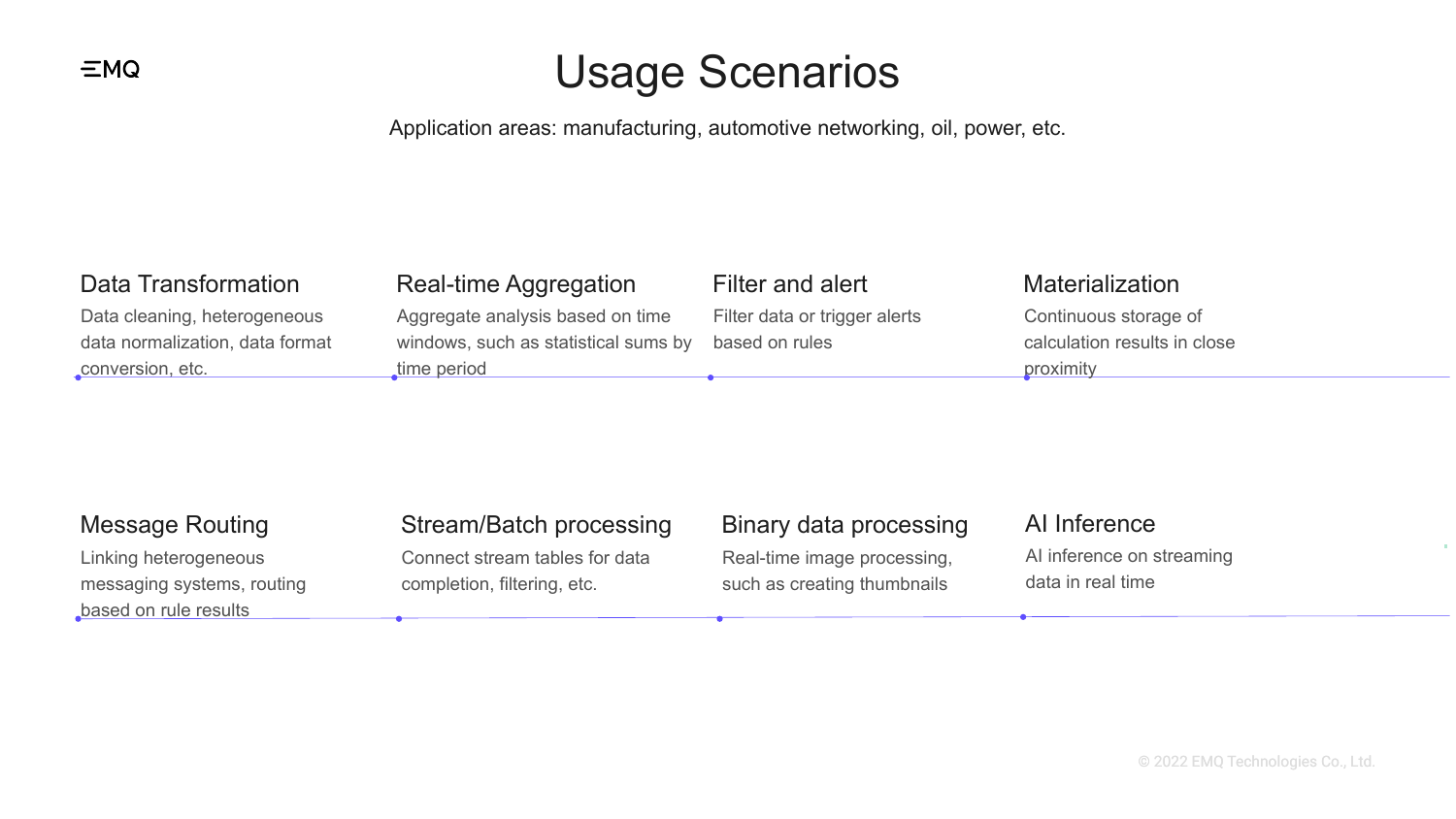



### Shennan Circuits - Smart Factory Factory Equipment Data Collection and Product Quality Traceability



### Scenarios & Business Requirements

SCC is a PCB R&D and manufacturing high-tech enterprise with many production processes and more than 200 sets of PLC equipment working together to complete the production control tasks. The factory needs to realize the control functions such as loading/unloading of equipments, inter-process coordination; and high frequency collection and storage of production data to for product quality traceability.

- Neuron realizes real-time data acquisition >= 100ms for all kinds of PLC equipment on site
- Deploy eKuiper edge streaming analysis engine on site to filter and process the real-time data stream collected by Neuron according to the rule setting, and push the results to EMQ X Enterprise, which reduces the pressure of back-end data storage and strengthens product quality traceability through eKuiper's filtering of data.

#### Pain Points



 $\equiv$ MQ

- The ability to collect data in real time from various manufacturers and models of PLCs.
- Lack of data cleaning and analysis capability at the edge end, massive storage of production data, time-consuming and labor-intensive product quality traceability analysis.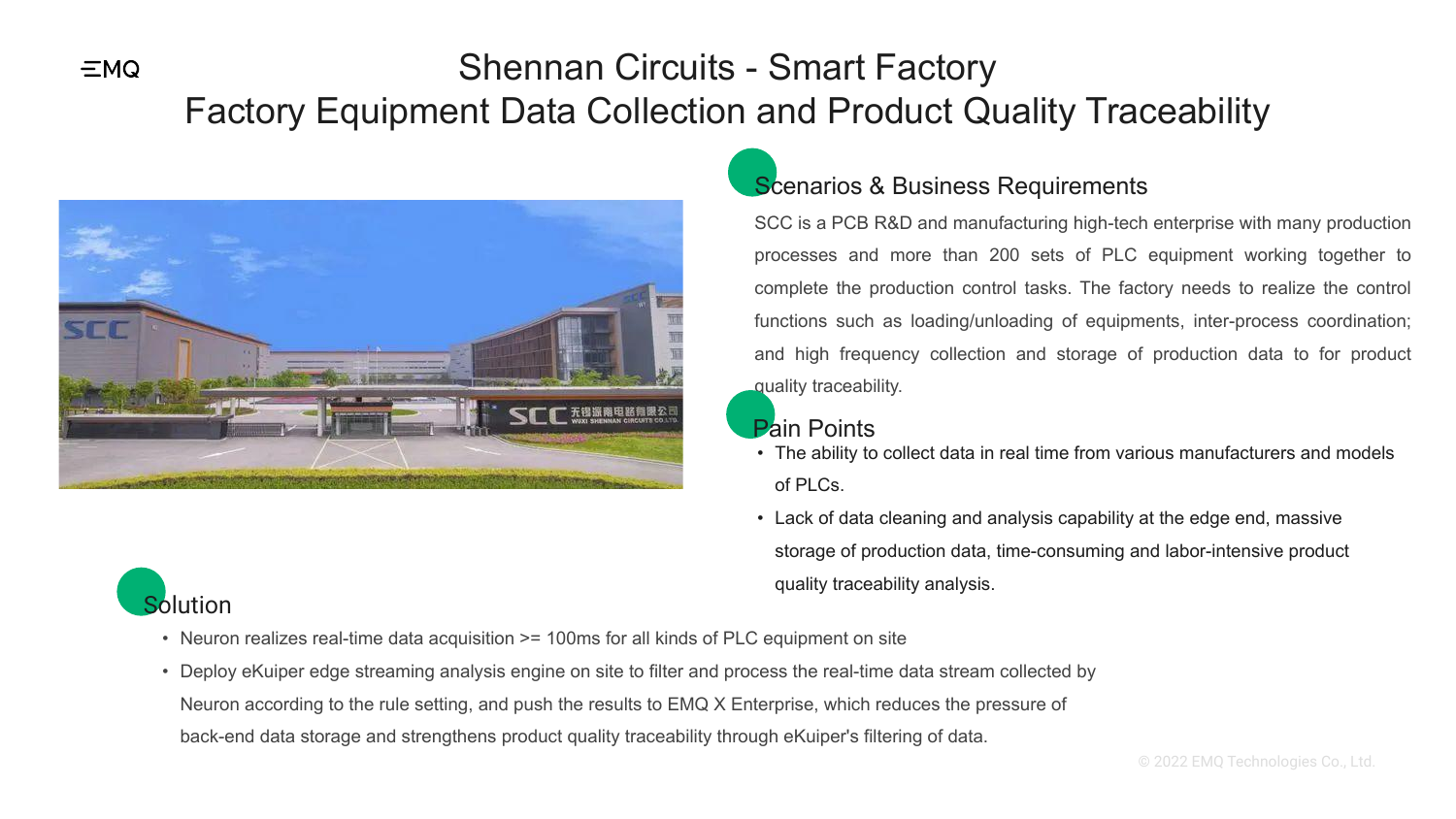

Intelligent management, safety monitoring and environmental monitoring of energy storage equipment and systems in the process of construction and operation management of large hydropower, wind power and photovoltaic power generation projects. Improve production management accuracy.





- Real-time and efficient collection of energy storage data
- Real-time data edge processing
- Cloud aggregation for flexible docking applications
- Cloud-side collaboration, remote management

RS485 2 EMQ Technologies Co., Ltd.

### Three Gorges Group New Energy Storage Equipment Data Monitoring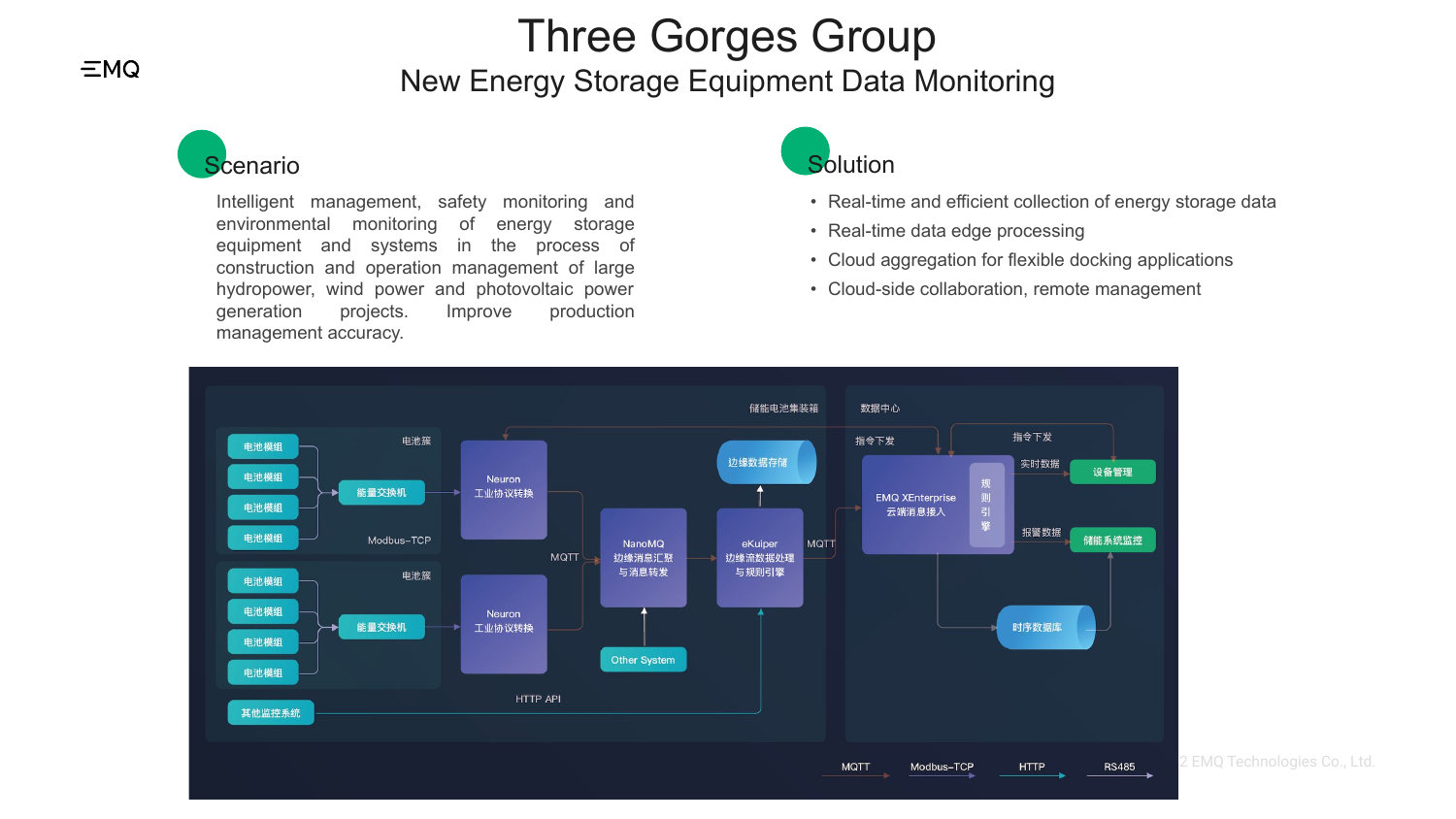#### $\equiv$ MQ

### Telematics scenario: car rule engine



than a threshold for more than 2 minutes